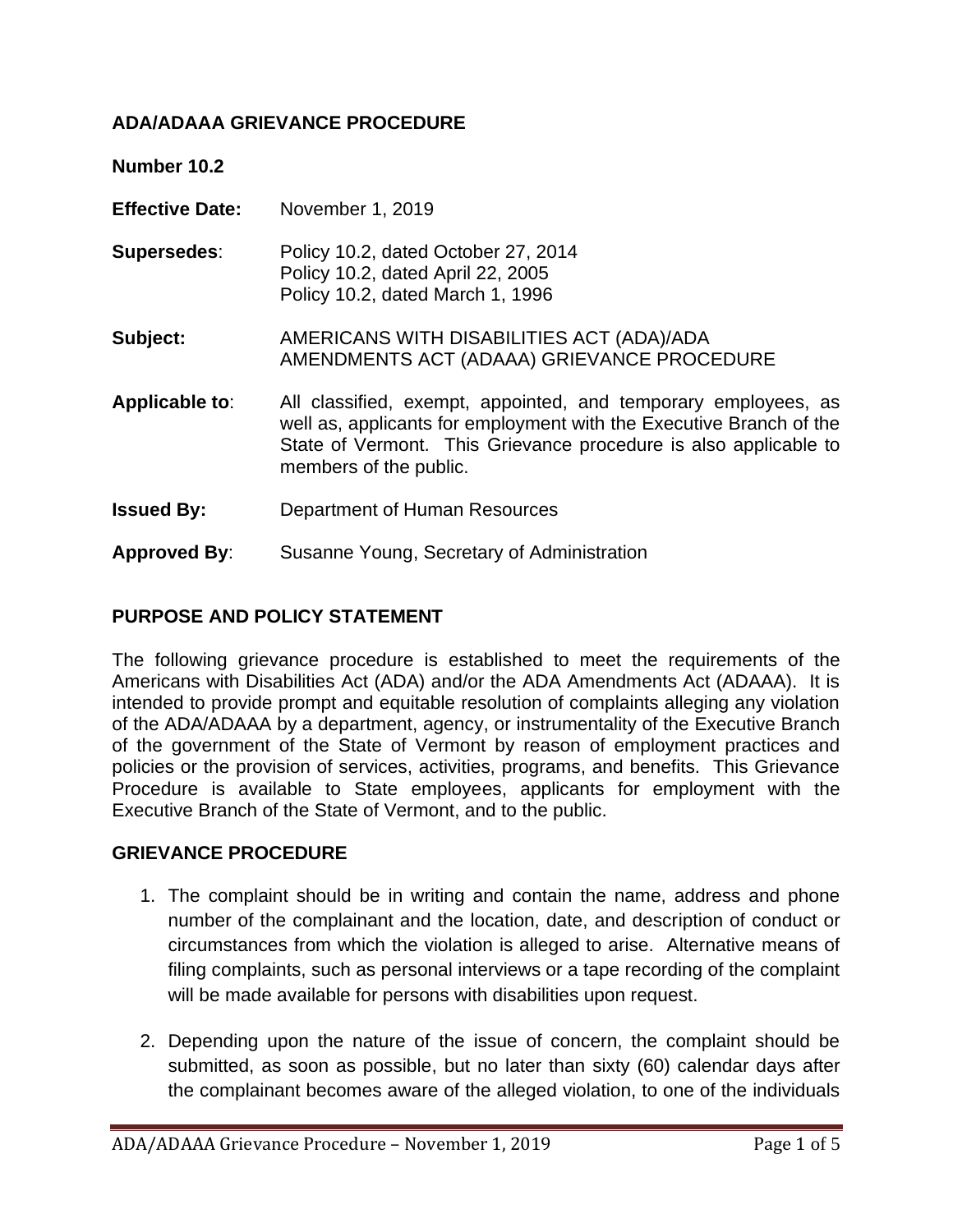identified in Attachment A. These individuals are hereby designated to coordinate ADA compliance on behalf of the Executive Branch.

- 3. Upon receipt of the complaint, the state representative shall refer the matter to an official ("the official"), generally the Appointing Authority of the affected agency, department or instrumentality, and shall notify the complainant of the referral. "Appointing Authority" is the person authorized by statute, or lawfully delegated authority, to appoint and dismiss employees.
- 4. Within fifteen (15) calendar days after filing of the complaint, the official (or his or her designee) will communicate with the complainant and discuss possible resolutions ("the conference").
- 5. Within fifteen (15) calendar days after the conference, the official will respond in writing to the complaint. Upon request, the response will be made available in a format accessible to the complainant, such as large print, Braille, or audio tape. The response will explain the position of the State of Vermont and offer options which the State deems appropriate for substantive resolution of the complaint. If the response by the official does not satisfactorily resolve the issue, the complainant may appeal the decision of the official within fifteen (15) calendar days after receipt of the response to the Secretary of the Agency of Administration at the following address:

Secretary of Administration Vermont Agency of Administration 109 State Street Montpelier, VT 05609-0201 Phone: (802) 828-3322 FAX: (802) 828-3320

- 6. Within thirty (30) calendar days after receipt of the appeal, the Secretary of the Agency of Administration or his or her designee will review the complaint, conduct further investigation or a meeting with the complainant, (s)he may deem appropriate, and respond in writing with a final decision regarding the complaint. Upon request, the response will be made available in a format accessible to the complainant, such as large print, Braille, or audio tape.
- 7. All complaints filed, appeals to the Secretary of Administration, and responses from the official and Secretary of Administration or his or her designee will be kept by the Executive Branch for not less than three (3) years from the date of filing of the complaint.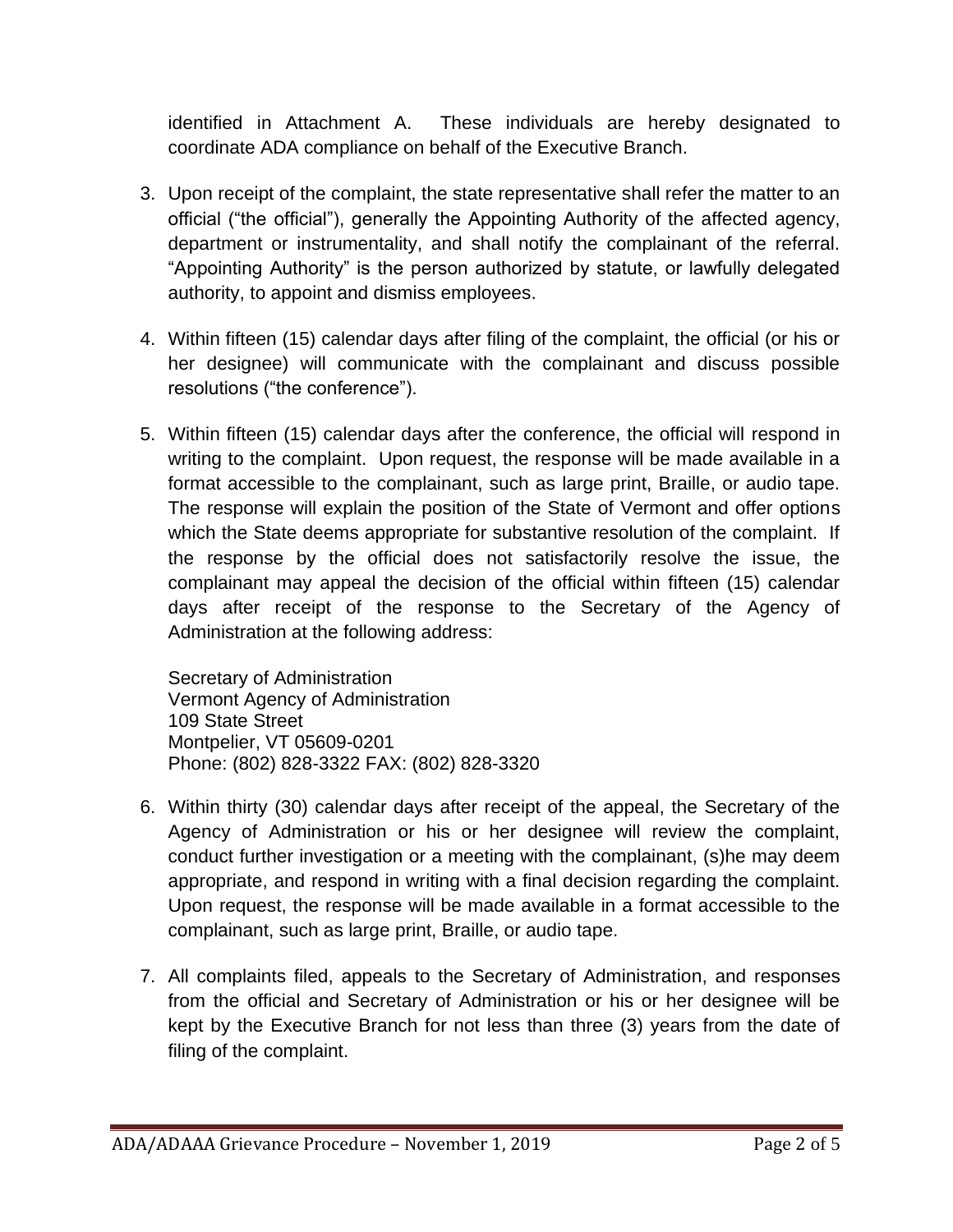# **SPECIAL PROCEDURES**

Following are special procedures for State employees and persons deemed to be State employees with respect to employment-related complaints.

The Collective Bargaining Agreements ("CBAs") between the State of Vermont and the Unions representing certain State employees articulate that State employees are protected from discrimination, intimidation and harassment because of their disability or other factor for which discrimination is prohibited by law. The CBAs give employees the right to file a grievance in accordance with the applicable grievance procedure if they believe that the contractual provisions have been violated. Employees who are covered by such agreements who believe that the actions of the State of Vermont as the employer have violated their rights under the ADA/ADAAA have the right to pursue such a claim through that same contractual grievance procedure in accordance with the terms thereof. However, if the employee seeks to pursue a grievance over a decision of the State's Reasonable Accommodation Committee, such grievance must be filed with the Vermont Labor Relations Board within thirty (30) calendar days of receipt of the decision of the committee or the matter shall be considered closed.

Persons who are not State employees as defined in 3 VSA § 902 (5), but who work for the State of Vermont in a managerial, confidential, exempt, temporary or other capacity, are deemed to be State employees under 3 VSA § 902 (4), only to the extent that they have the right to file, in accordance with the terms of the contractual grievance procedures, a grievance claiming that the actions of the State of Vermont as their employer violated their rights under the ADA/ADAAA. Such a grievance may be pursued up to, but not beyond, the Step III level.

Nothing in this grievance procedure will toll any statute of limitations under local, State, or federal law.

Approved:

Susanne Young Date Date Date Secretary of Administration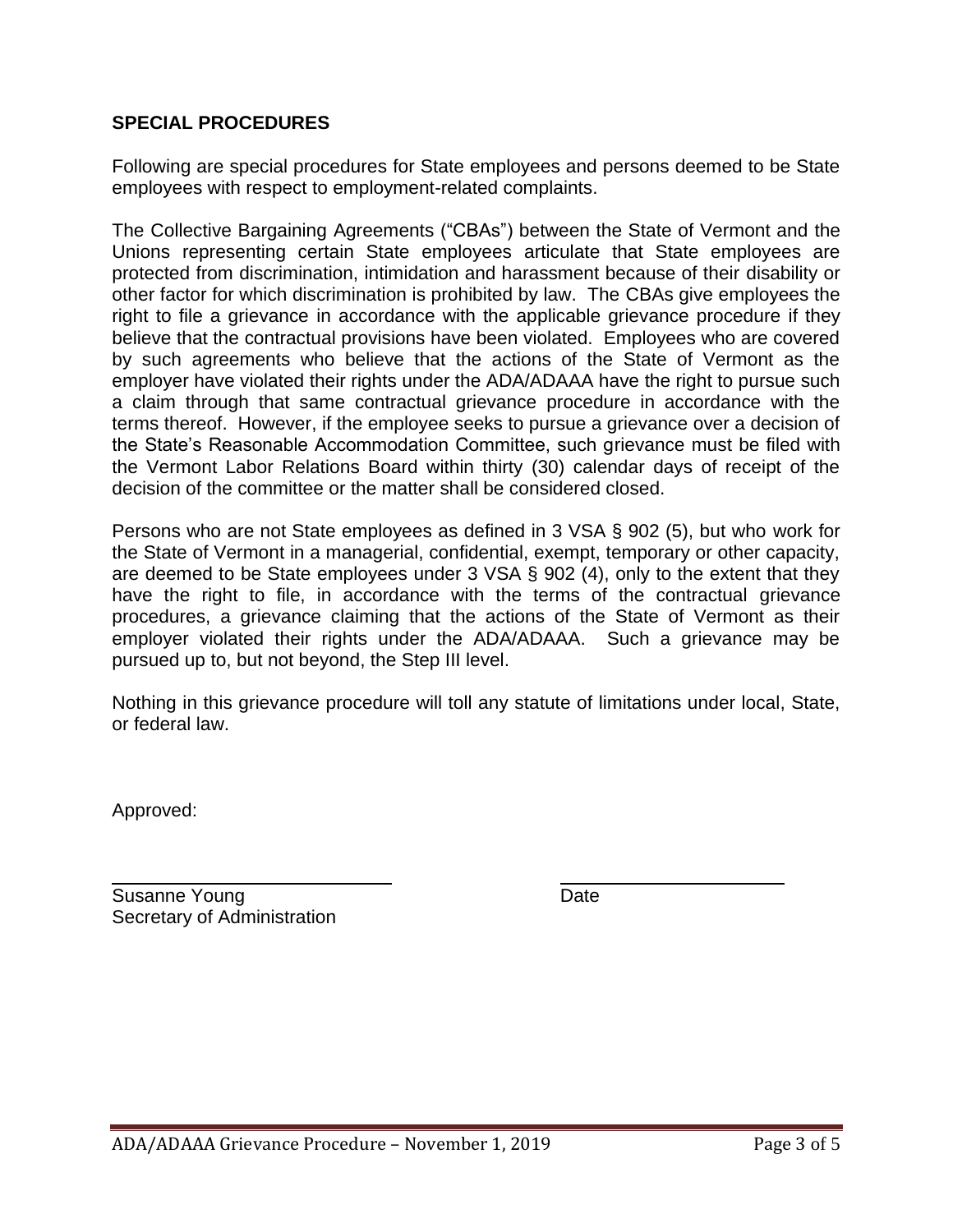# **ATTACHMENT A**

# **Notice of Provision of Services Under the Americans with Disabilities Act (ADA) and/or the ADA Amendments Act (ADAAA)**

In accordance with the requirements of Title II of the Americans with Disabilities Act of 1990 ("ADA") as amended by the ADA Amendments Act of 2008 ("ADAAA"), the State of Vermont will not discriminate against qualified individuals with disabilities on the basis of disability in its services, programs, or activities.

**Employment**: The State of Vermont does not discriminate on the basis of disability in its hiring or employment practices and complies with all requirements promulgated by the U.S. Equal Employment Opportunity Commission under Title I of the ADA/ADAAA.

**Effective Communication**: The State of Vermont will generally, upon request, provide appropriate aids and services leading to effective communication for qualified persons with disabilities so they can participate equally in the State of Vermont's programs, services, and activities, including qualified sign language interpreters, documents in Braille, and other ways of making information and communications accessible to people who have speech, hearing, or vision impairments.

**Modifications to Policies and Procedures**: The State of Vermont will make all reasonable modifications to policies and programs to ensure that people with disabilities have an equal opportunity to enjoy all of its programs, services, and activities. For example, individuals with service animals are welcomed in all State of Vermont offices, even where pets are generally prohibited.

Anyone who requires an auxiliary aid or service for effective communication, or a modification of policies or procedures to participate in a program, service, or activity of the State of Vermont, should contact the office of the Title II State of Vermont ADA/ADAAA Coordinator (contact information listed below) as soon as possible but no later than 48 hours before the scheduled event.

The State of Vermont will not place a surcharge on a particular individual with a disability or any group of individuals with disabilities to cover the cost of providing auxiliary aids/services of reasonable modifications of policy, such as retrieving items from location that are open to the public but are not accessible to persons who use wheelchairs.